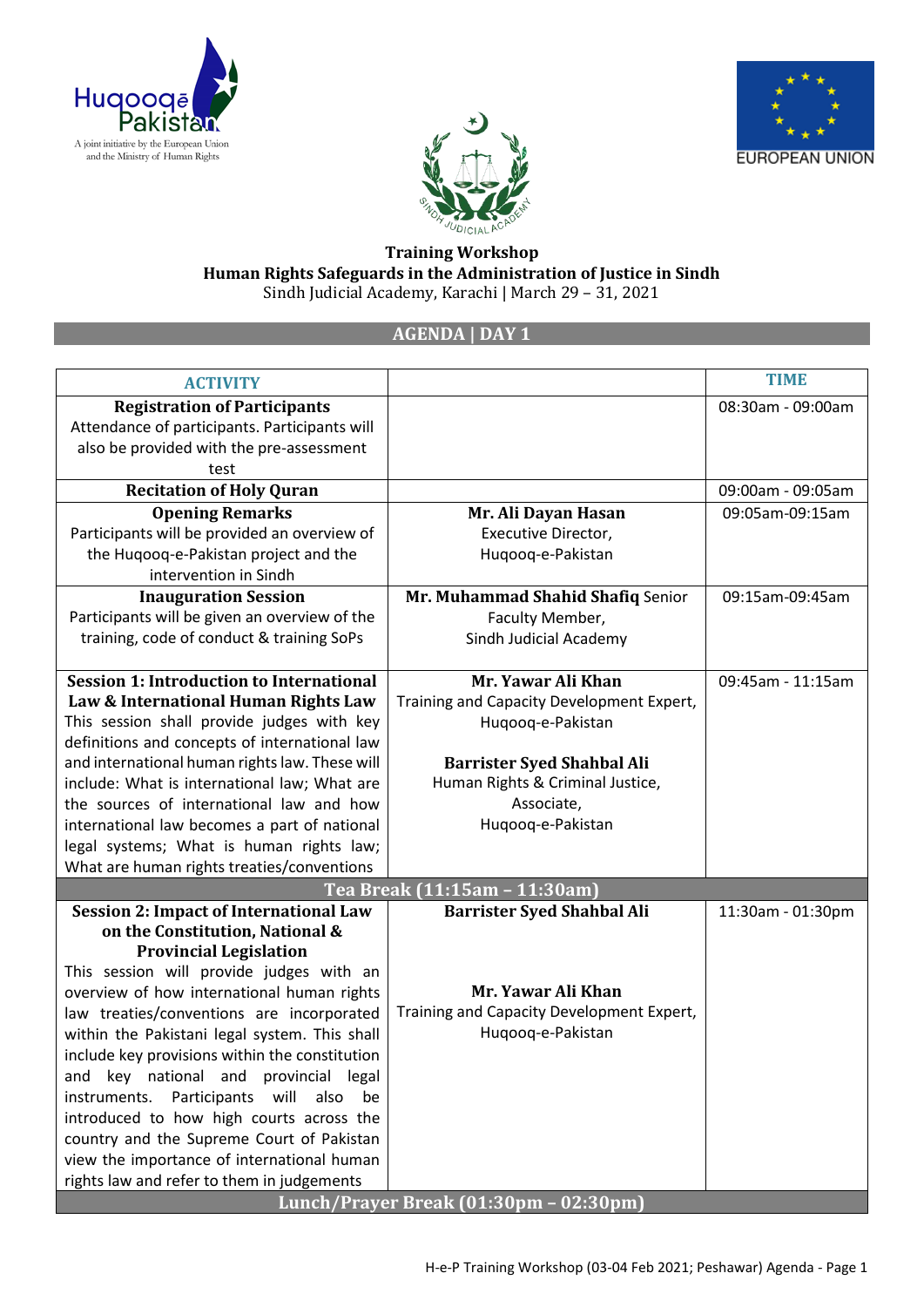| <b>Session 3: Application of Human Rights</b>  | Mr. Muhammad Shahid Shafiq                | 02:30am - 4:30pm |
|------------------------------------------------|-------------------------------------------|------------------|
| within the Criminal Justice System of          | Senior Faculty Member,                    |                  |
| Pakistan                                       | Sindh Judicial Academy                    |                  |
| This session will provide judges with in-depth |                                           |                  |
| training on how human rights is reflected      | Mr. Ashraf Yar Khan                       |                  |
| within the criminal justice system. It shall   | Human Rights & Criminal Justice, Expert,  |                  |
| provide judges with the knowledge on how to    | Hugoog-e-Pakistan                         |                  |
| adopt a human rights approach to: Arrest &     |                                           |                  |
| detention; Remand; Bail                        | Ms. Khadija Ali                           |                  |
|                                                | Training and Capacity Development Expert, |                  |
|                                                | Hugoog-e-Pakistan                         |                  |

| <b>AGENDA   DAY 2</b>                                                                             |                                                                                  |                   |  |  |
|---------------------------------------------------------------------------------------------------|----------------------------------------------------------------------------------|-------------------|--|--|
| <b>ACTIVITY</b>                                                                                   |                                                                                  | <b>TIME</b>       |  |  |
| <b>Recitation of the Holy Quran</b>                                                               |                                                                                  | 08:30am - 08:35am |  |  |
|                                                                                                   |                                                                                  |                   |  |  |
| Day 1 Recap:                                                                                      | Mr. Muhammad Shahid Shafiq                                                       | 08:35am - 08:45am |  |  |
| Participants will be given a recap of the thematic                                                | Senior Faculty Member,                                                           |                   |  |  |
| areas                                                                                             | Sindh Judicial Academy                                                           |                   |  |  |
| covered during the first day of the training.                                                     |                                                                                  |                   |  |  |
| <b>Session 3: Application of Human Rights</b>                                                     | Mr. Muhammad Shahid Shafiq                                                       | 08:45am - 10:00am |  |  |
| within the Criminal Justice System of                                                             | Senior Faculty Member,                                                           |                   |  |  |
| <b>Pakistan</b>                                                                                   | Sindh Judicial Academy                                                           |                   |  |  |
| This session will provide judges with in-depth                                                    |                                                                                  |                   |  |  |
| training on how human rights is reflected within                                                  | Mr. Ashraf Yar Khan                                                              |                   |  |  |
| the criminal justice system. It shall provide judges                                              | Human Rights & Criminal Justice, Expert,                                         |                   |  |  |
| with the knowledge on how to adopt a human                                                        | Huqooq-e-Pakistan                                                                |                   |  |  |
| rights approach to: Arrest & detention; Remand;                                                   |                                                                                  |                   |  |  |
| Bail                                                                                              | Ms. Khadija Ali                                                                  |                   |  |  |
|                                                                                                   | Training and Capacity Development Expert,                                        |                   |  |  |
| Session 4: Role of Trial Courts in the                                                            | Huqooq-e-Pakistan<br>Mr. Muhammad Shahid Shafiq                                  | 10:00am -11:30am  |  |  |
| <b>Context of Human Rights</b>                                                                    | Senior Faculty Member,                                                           |                   |  |  |
| The module shall further provide judges with                                                      | Sindh Judicial Academy                                                           |                   |  |  |
| information on how human rights affects fair                                                      |                                                                                  |                   |  |  |
| trial. Specific importance shall be given to: Proper                                              | Ms. Khadija Ali                                                                  |                   |  |  |
| legal assistance; Dispensation of Justice;                                                        | Training and Capacity Development Expert,                                        |                   |  |  |
| Administration of Justice                                                                         | Huqooq-e-Pakistan                                                                |                   |  |  |
|                                                                                                   |                                                                                  |                   |  |  |
|                                                                                                   | <b>Barrister Syed Shahbal Ali</b><br>Human Rights & Criminal Justice, Associate, |                   |  |  |
|                                                                                                   | Huqooq-e-Pakistan                                                                |                   |  |  |
|                                                                                                   |                                                                                  |                   |  |  |
|                                                                                                   | Tea (11:30am-12:00pm)                                                            |                   |  |  |
| <b>Session 5: Sensitisation of Judges &amp;</b>                                                   |                                                                                  | 12:30pm - 1:30pm  |  |  |
| <b>Prosecutors</b>                                                                                | Mr. Ashraf Yar Khan                                                              |                   |  |  |
| This session will focus on sensitizing participants<br>with respect to Gender, rights of disabled | Human Rights & Criminal Justice, Expert,<br>Huqooq-e-Pakistan                    |                   |  |  |
| persons & children                                                                                |                                                                                  |                   |  |  |
|                                                                                                   | Ms. Khadija Ali                                                                  |                   |  |  |
|                                                                                                   | Training and Capacity Development Expert,                                        |                   |  |  |
|                                                                                                   | Huqooq-e-Pakistan                                                                |                   |  |  |
|                                                                                                   |                                                                                  |                   |  |  |
| Lunch/Prayer Break (01:30pm - 02:00pm)                                                            |                                                                                  |                   |  |  |
| <b>Session 6: Concepts of Human Rights</b>                                                        | Mr. Ashraf Yar Khan                                                              | 02:30pm - 4:30pm  |  |  |
| This session will focus Human Rights in Islamic &                                                 | Human Rights & Criminal Justice, Expert,                                         |                   |  |  |
| Western Jurisprudence and provide a detailed                                                      | Huqooq-e-Pakistan                                                                |                   |  |  |
|                                                                                                   |                                                                                  |                   |  |  |